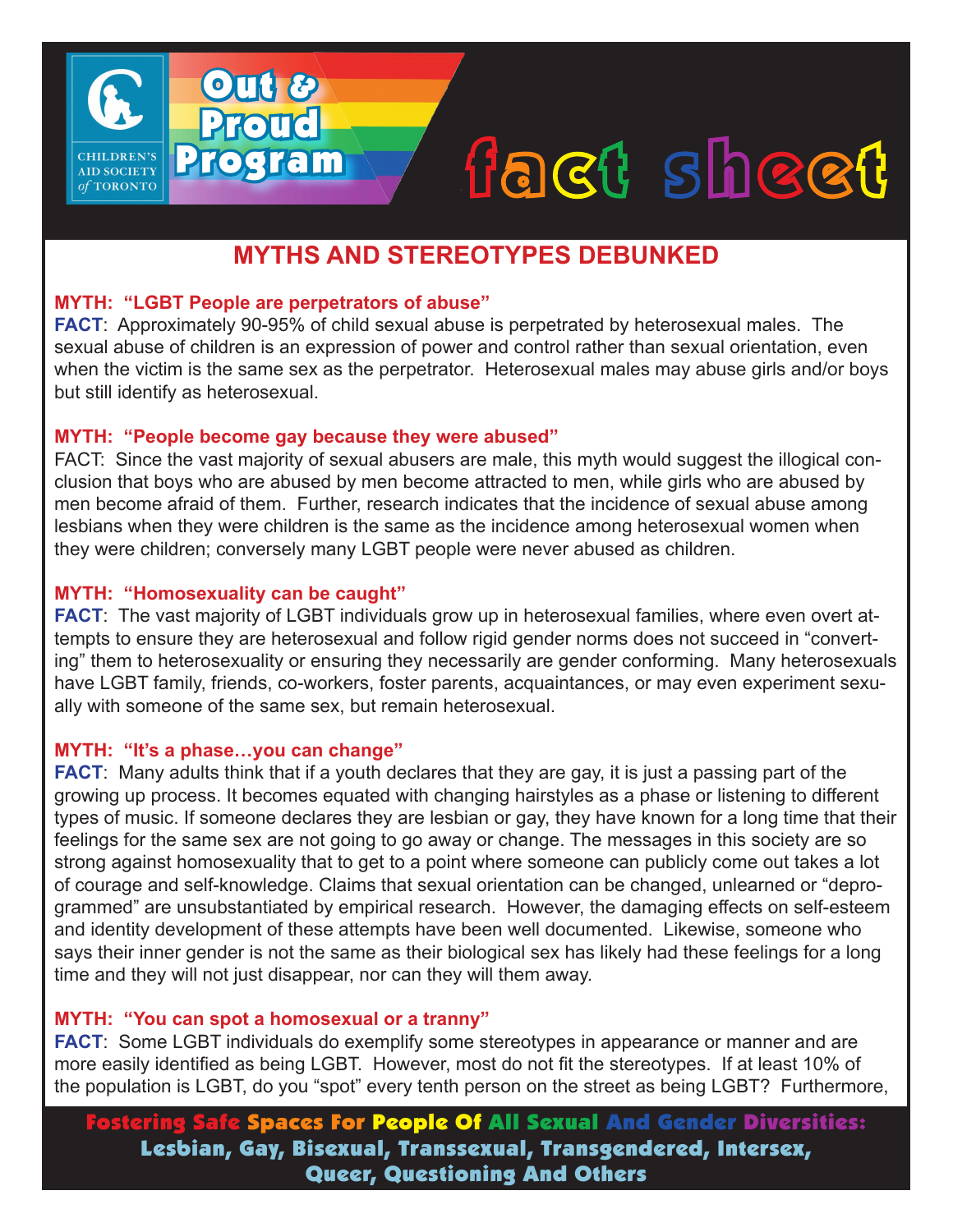many of these stereotypes reflect diverse gender expression (eg. Feminine boys/men or masculine girls/women) rather than sexual orientation, which deserves to be valued, not denigrated. Children who exhibit gender non-conforming behaviours may actually stand out in the crowd, while others make enormous efforts to hide it. These children may grow up to be trans, LGB or neither.

#### **MYTH: "We know what causes homosexuality (so we can cure it)"**

**FACT**: It is not actually known what causes homosexuality…or any other sexual orientation. Research has verified that homosexuality is NOT caused by sexual abuse, growing up without a mother or father, a broken home, not enough peers of the opposite sex, exposure to LGBT people, etc. The important thing to recognize is that there is nothing wrong with being LGBT, so we do not need a cure. All cultures, societies, races, religions have LGBT people, even though sexual orientation and gender may be hidden in very repressive societies. LGBT people they have existed throughout the history of humanity. In many indigenous cultures, LGBT people were given esteemed status in the community. In fact, virtually all mammal species have some individuals who exhibit some same sex sexual behaviour. LGBT people simply are less common members of the sexual orientation and/or gender continuums, but are as equally normal as the more common members. This is the crux and beauty of diversity.

# **MYTH: "HIV/AIDS is a gay male disease"**

**FACT**: Although HIV and AIDS originally seemed to affect just the gay population, we know today that HIV and AIDS do not discriminate. In fact, currently the fastest-rising group to contract HIV is young heterosexual women between the ages of 16 to 24. To be low-risk, protection like condoms and dental dams must always be used during sex, and clean needles must be used during IV drug use.

# **MYTH: "Lesbians are a bunch of man-haters"**

**FACT**: Just because a woman loves a woman does not mean she hates men. It means she feels emotionally, physically, spiritually and/or intellectually attracted to women. Lesbians do not want to be men either (although some trans people come out as LGB first while they are exploring their emerging gender identity). Lesbians, like many women, want to have the same rights and responsibilities as men, and access to the same privileges. Lesbians may have many close loving bonds with men that are not sexual, such as fathers, brothers, sons, and friends.

# **MYTH: "All male dancers/hairstylists/decorators are gay"**

**FACT**: Gay men can be in any kind of occupation: financial, construction, military, medical, legal, social work, fashion, and, yes, some are dancers/hairstylists/decorators. Any many male dancers/ hairstylists/decorators are heterosexual. However, it is true that it may be safer to be "out" as LGBT in some professions than in others, based on the degree of openness to difference and rigidity of gender expectations.

#### **MYTH: "Trans people are really just gay or lesbian"**

**FACT**: Most trans people are heterosexual. Some are lesbian, gay or bisexual. Gender identity does